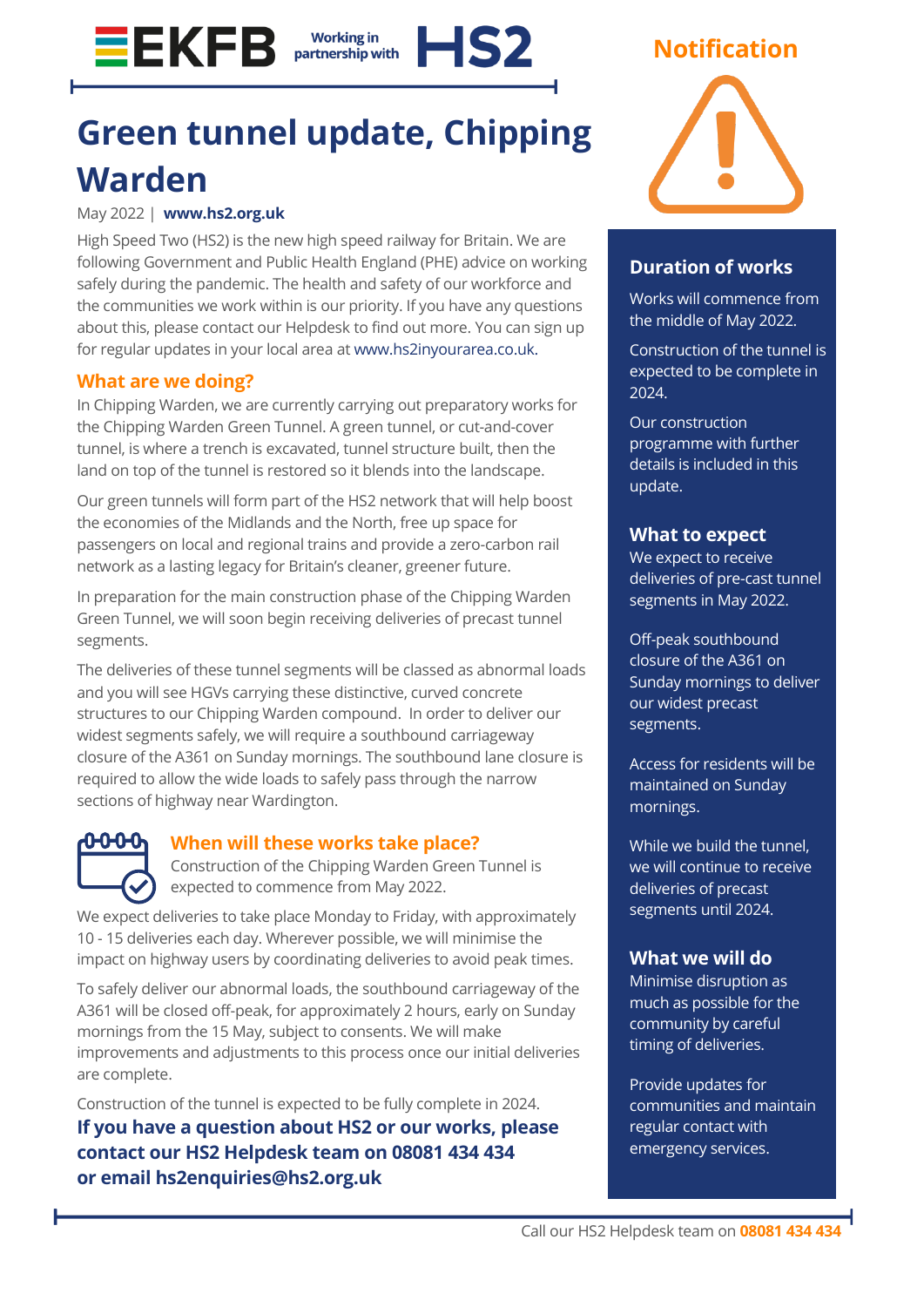

# **When will construction begin?**

The Chipping Warden Green Tunnel will be the first green tunnel to be constructed on the HS2 project.

The segments for the green tunnel will be built in a factory in Derbyshire and then transported to Chipping Warden so they can be assembled within the excavated tunnel trench. Once in place, the segments will be covered with earth and landscaped to blend into the surrounding countryside.



*Figure 1: The image above shows part of the precast segments being constructed.*



### **Why are you using a precast tunnel segments?**

For the Chipping Warden tunnel, just under 5000 individual tunnel segments will be produced by Stanton Precast in Derbyshire.

The precast method uses approximately half the amount of concrete, 20 percent less steel and significantly reduces the construction time

required. It also eliminates the need to have large, factory type manufacturing on site within small rural locations.

We have also carefully considered the material choices for this structure. Concrete and steel are some of the biggest sources of carbon emissions within the construction industry and by reducing the amount of both materials needed for the tunnel, it is also expected to more than halve the amount of carbon that would have been embedded in the structure. It also requires less people and equipment on site, improving safety and reducing disruption for residents.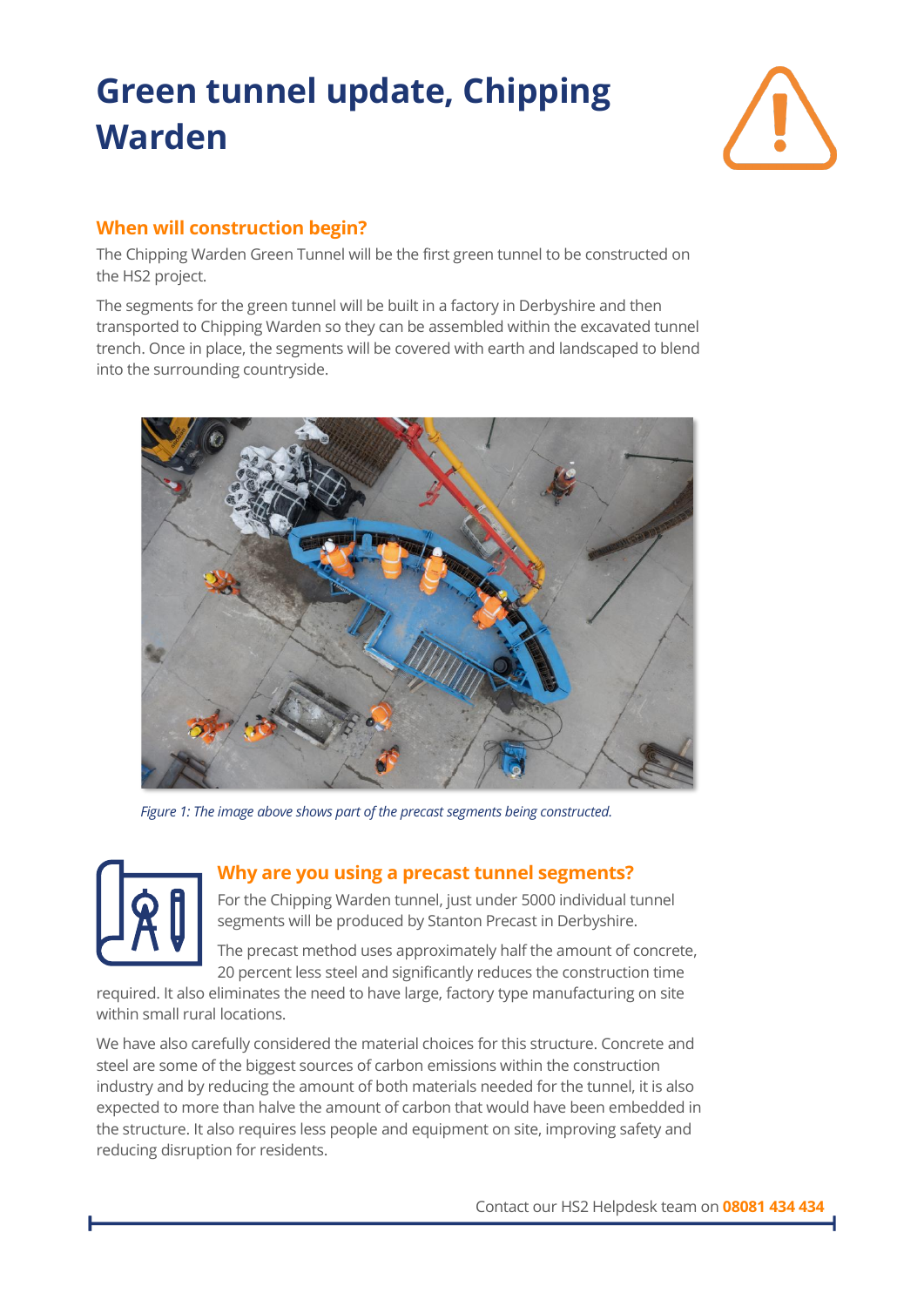

# **How will you construct the green tunnel?**

Construction will be divided into three stages:

- Firstly, a cutting is excavated where the green tunnel is needed. The excavated earth is kept close by, as it will be needed later to backfill.
- In the second stage, once the concrete floor has been laid, pre-cast segments are installed forming the structure of the tunnel.
- The final stage occurs after the tunnel segments have been installed. Earth is back-filled, new trees and shrubs are planted and the tunnel blends into the landscape. Once the land is restored to countryside, wildlife habitats are able to connect along the line of route. This is why they're known as green tunnels.

Designed as a double arch, the tunnel will have two separate halves for southbound and northbound trains. Five different concrete precast segments will be slotted together to achieve the double arch – one central pier, two side walls and two roof slabs. Each one will be steel reinforced, with the largest weighing up to 43 tonnes.



*Figure 2: Above is an example of the double arch design we will be using for the Chipping Warden Green Tunnel.*

The tunnel will have specially designed 'porous

portals' at either end to reduce the noise of trains entering and exiting the tunnel and small portal buildings to house safety and electrical equipment.

| <b>Phase</b> | <b>Activity</b>                                                                                                                                                                                             |
|--------------|-------------------------------------------------------------------------------------------------------------------------------------------------------------------------------------------------------------|
| Phase 1      | Construction of the central tunnel area between the A361<br>Byfield Road and Apple Tree Lane.<br>Construction of this section will be completed in 2022*                                                    |
| Phase 2      | Construction of the northern section of tunnel near Appletree<br>Lane to the northern tunnel portal near Aston Le Walls.<br>This section will commence in late 2022 and will be completed<br>by late 2023*. |
| Phase 3      | Construction of the southern section from the south tunnel<br>portal to the A361 Byfield Road.<br>This section will commence in mid 2023 and will be completed<br>mid 2024*                                 |

# **Construction phase summary**

\*Dates may be subject to change due to ground conditions and other factors.

### Contact our HS2 Helpdesk team on **08081 434 434**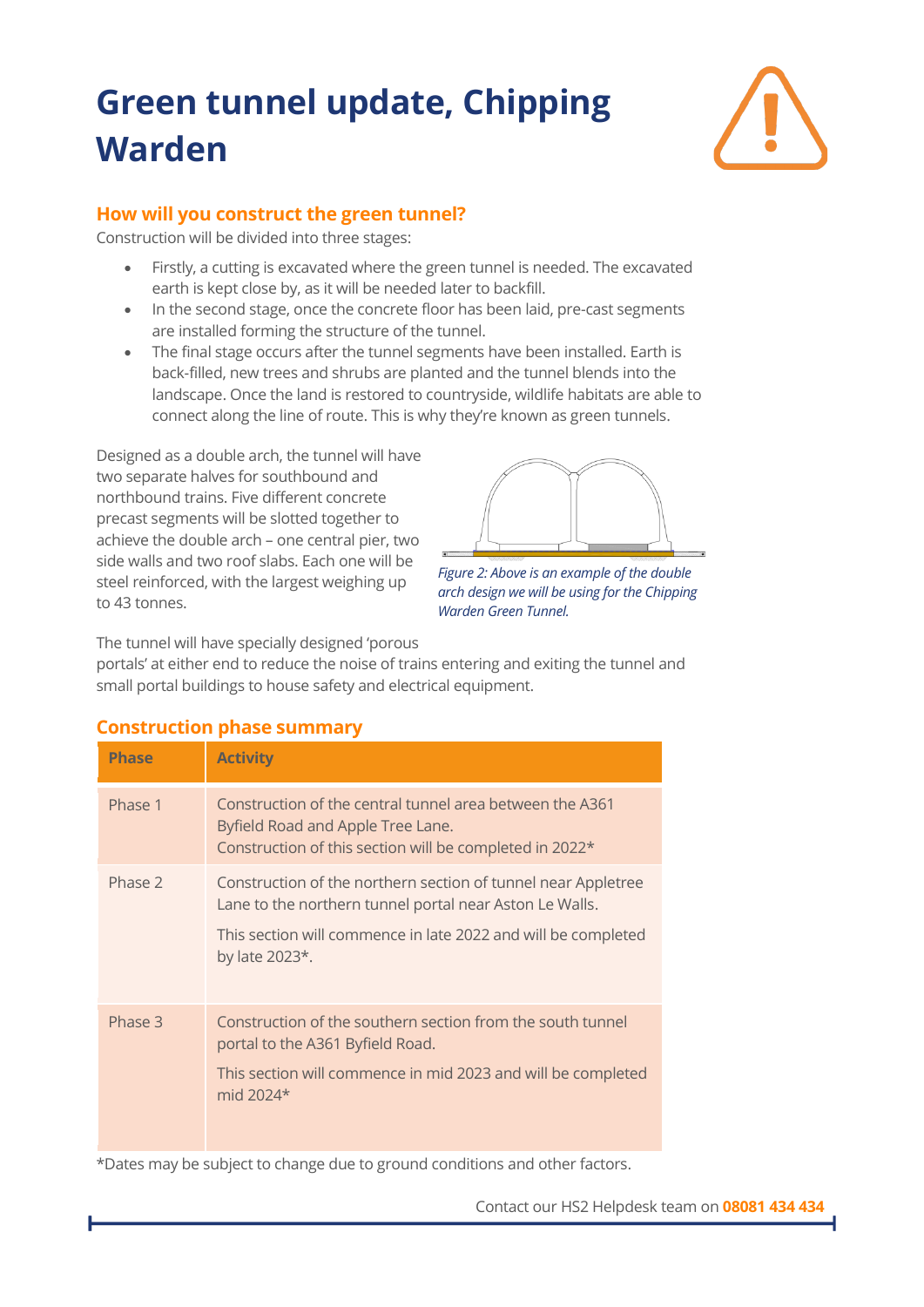

# **Where will the green tunnel be located?**

The map below, shows where the Chipping Warden Green Tunnel will be located.



*Figure 3: The above image is an aerial photograph, looking across the A361 from the East, showing our preparatory works for the Chipping Warden Green Tunnel, April 2022.*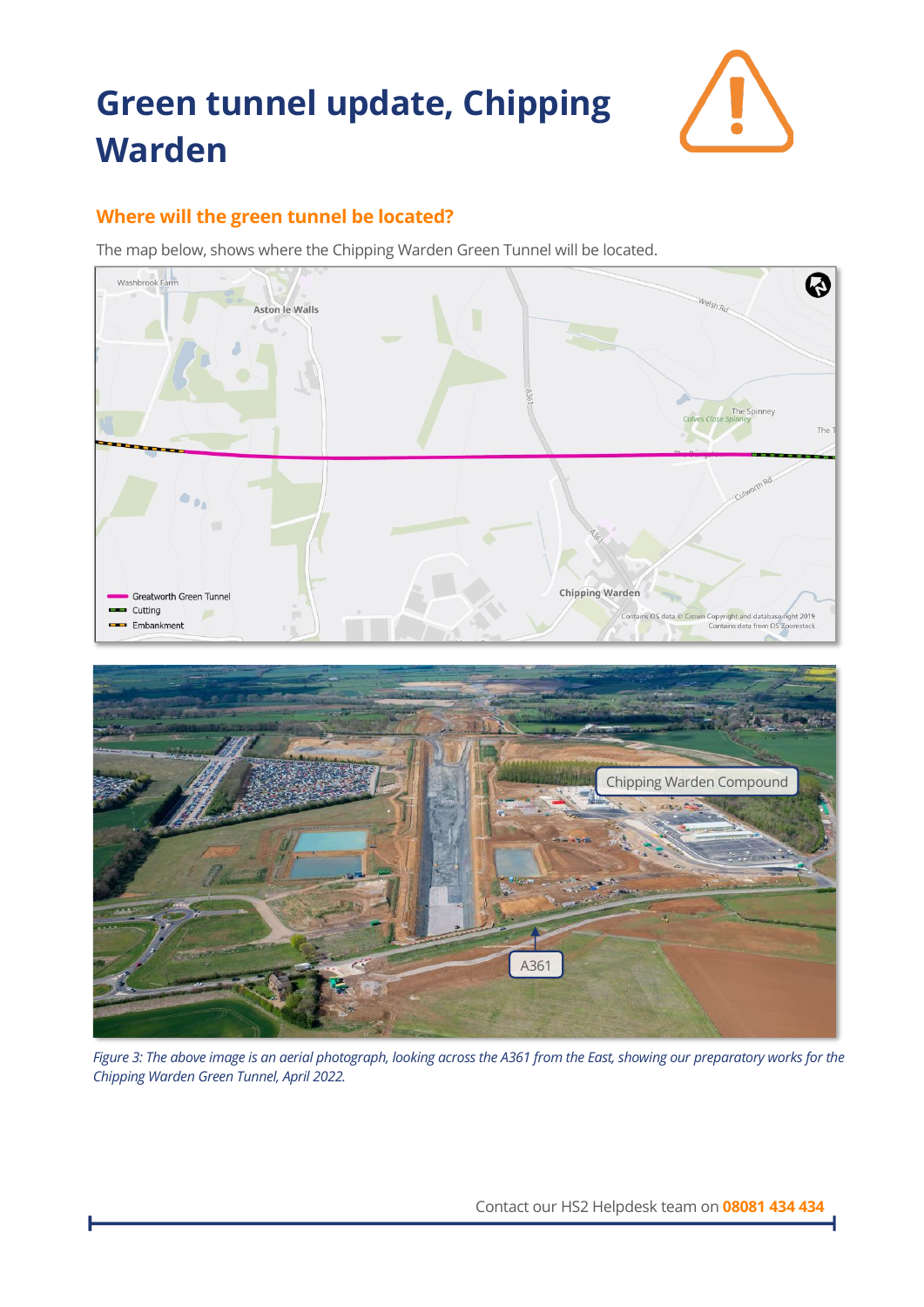

# **What route will be used to deliver the tunnel segments?**

The tunnel segments will be delivered from Derbyshire, via the M40, where they will exit at Junction 11 for Banbury. They will then begin their journey north on the A361 travelling through Wardington Village to our Chipping Warden Compound.



Contact our HS2 Helpdesk team on **08081 434 434**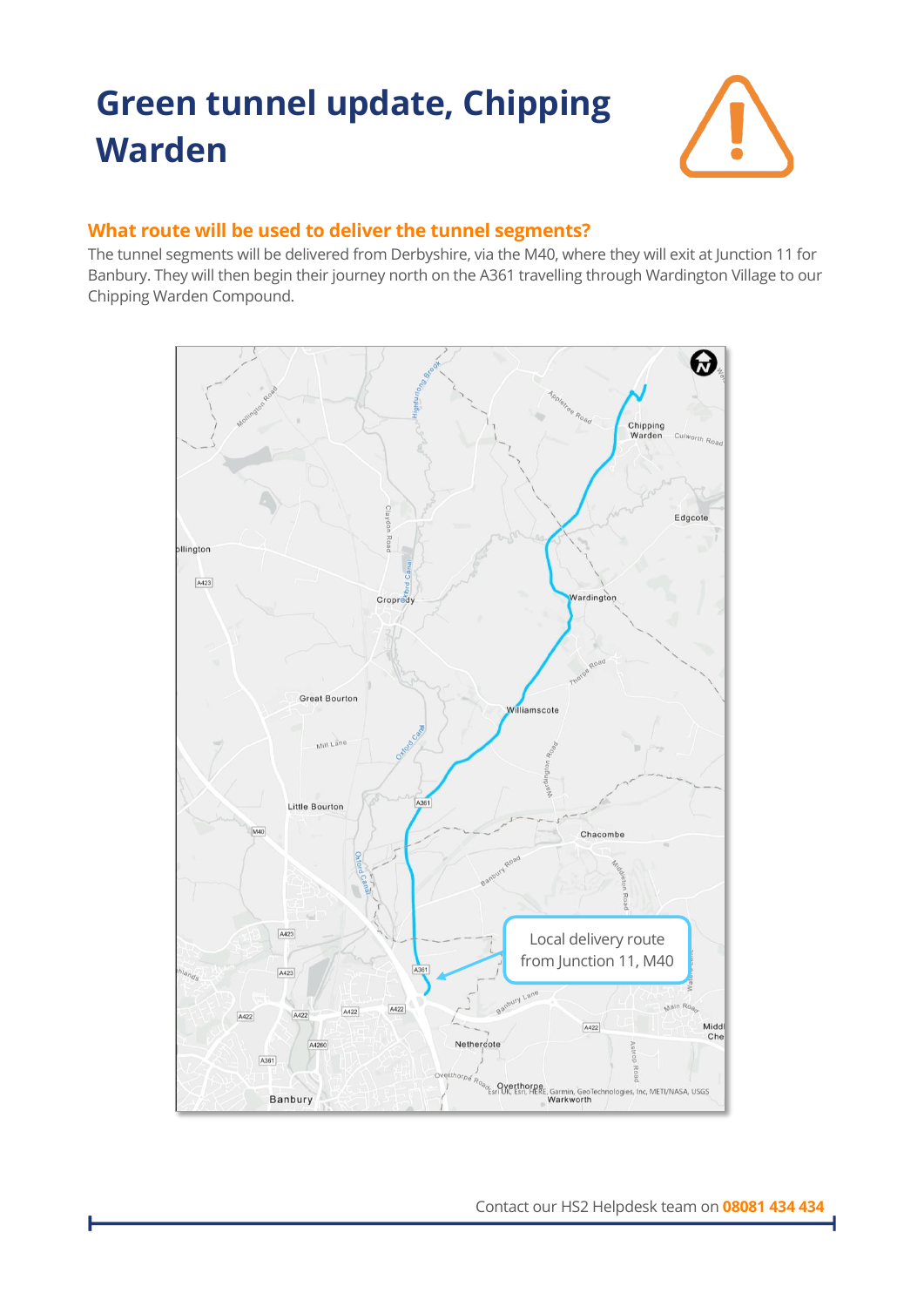

# **What is the diversion route for Sunday closures?**

For the safety of all road users, the southbound carriageway of the A361, from the M40 roundabout for Banbury to Chipping Warden, will be closed while we make these deliveries.

The map below shows the closure and diversion route, consisting of like for like roads. The first closure on Sunday 15 May 2022, subject to consents, will commence at 7am and last approximately 2 hours. The following Sundays we anticipate these deliveries will take place from approximately 5am. Times may vary and may change depending on circumstances outside of our control.

We will continue to develop the best delivery method for our widest tunnel segments.

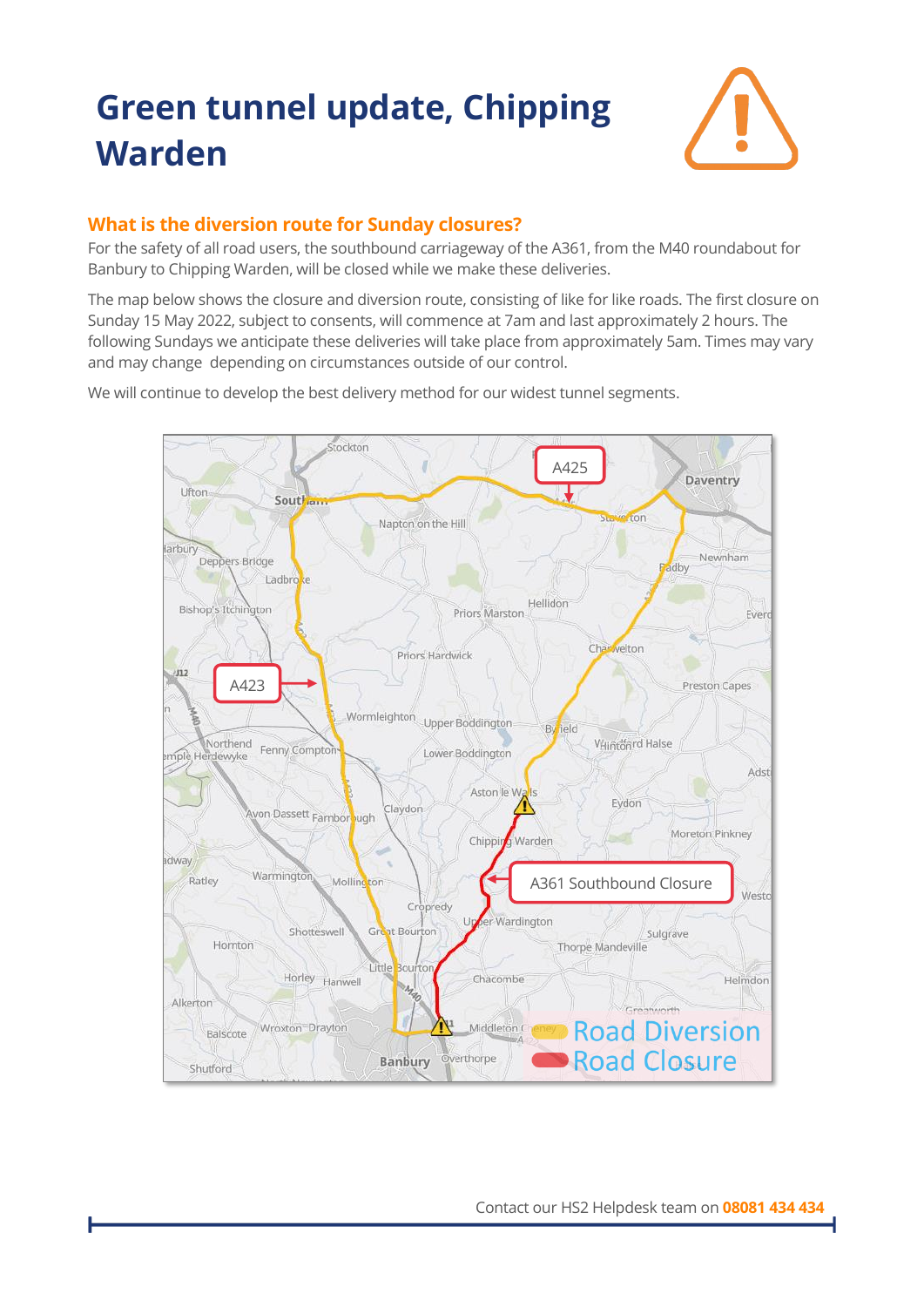

# **What will the Chipping Warden Green Tunnel look like?**

Tailored landscaping design plans are being developed, with thousands of native trees and shrubs typical to the local area planted to create new woodland areas around the portals and recreate the hedgerows and field boundaries on top of the tunnel.



*Figure 4: The Computer-Generated Image (CGI) above, is an artist's impression of what the north portal of the Chipping Warden Tunnel.*



*Figure 5: The above CGI is a trackside view of the north portal.*

Contact our HS2 Helpdesk team on **08081 434 434**